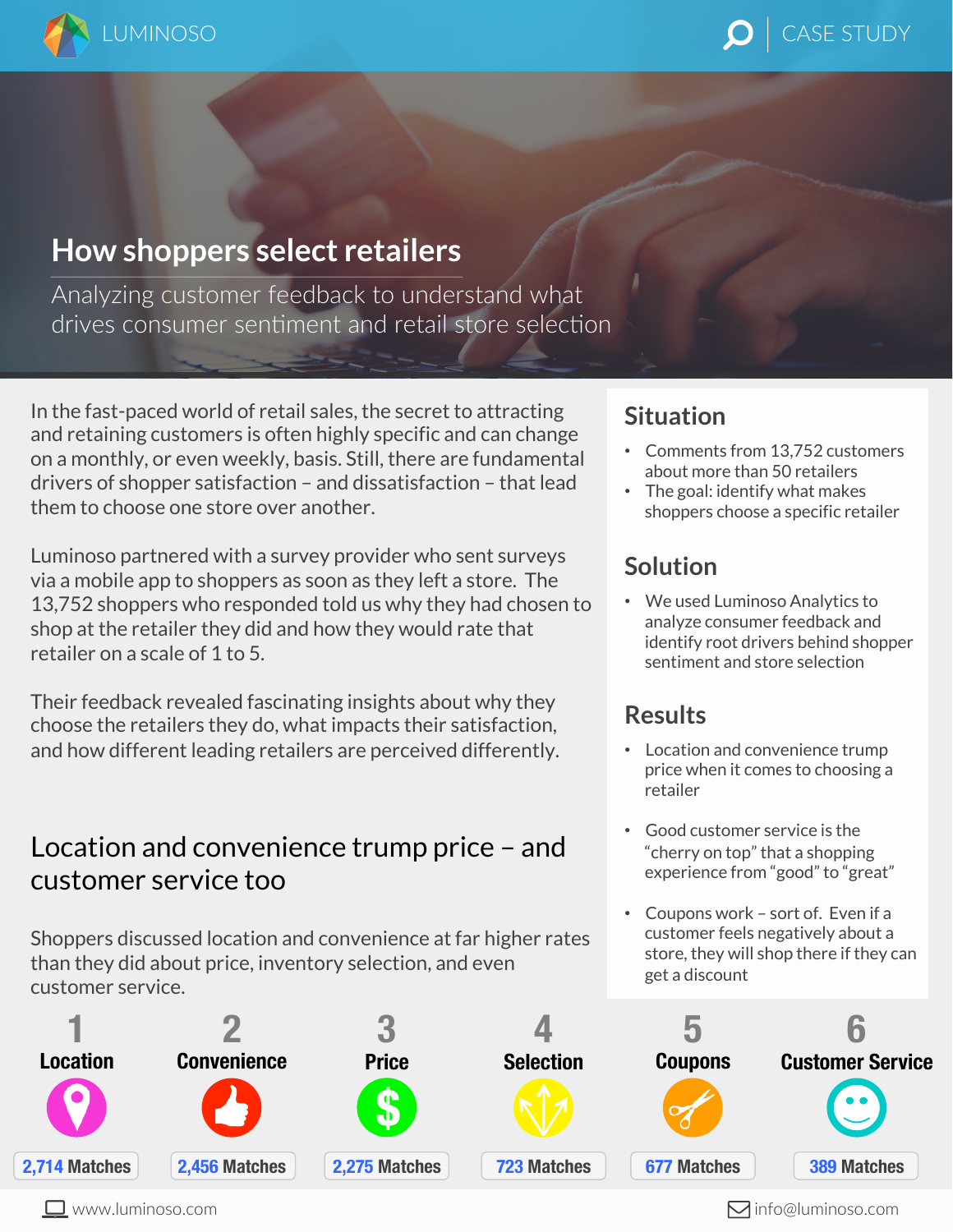

## Customer service is either the cherry on top or the final straw

Although customer service isn't discussed as frequently by customers, it still has a strong impact on how shoppers perceive retailers. Good customer service can be the "cherry on top" that drives customers to rate your company as "great" instead of "good"… whereas poor customer service can sour an entire interaction and negatively impact a customer's perception of a retailer.



## Coupons and sales work – sort of.

Were you surprised to see in the above chart that "coupons," which also included comments about sales and discounts, were only mentioned by people who had rated a retailer poorly? So were we. While at first we assumed that these were complaints related to expired or unaccepted coupons, after a little digging we discovered that this wasn't the case at all.

Comments made by shoppers who mentioned coupons or deals but rated their experience as poor or unsatisfactory (1 or 2 on a 5-point scale) indicated that the only reason they went to that particular retailer was because they had a coupon or were running a sale on a needed item. In short, coupons and sales do work to drive business – but on their own, they will not make your customers loyal or even particularly happy.







www.luminoso.com **@LuminosoInsight**